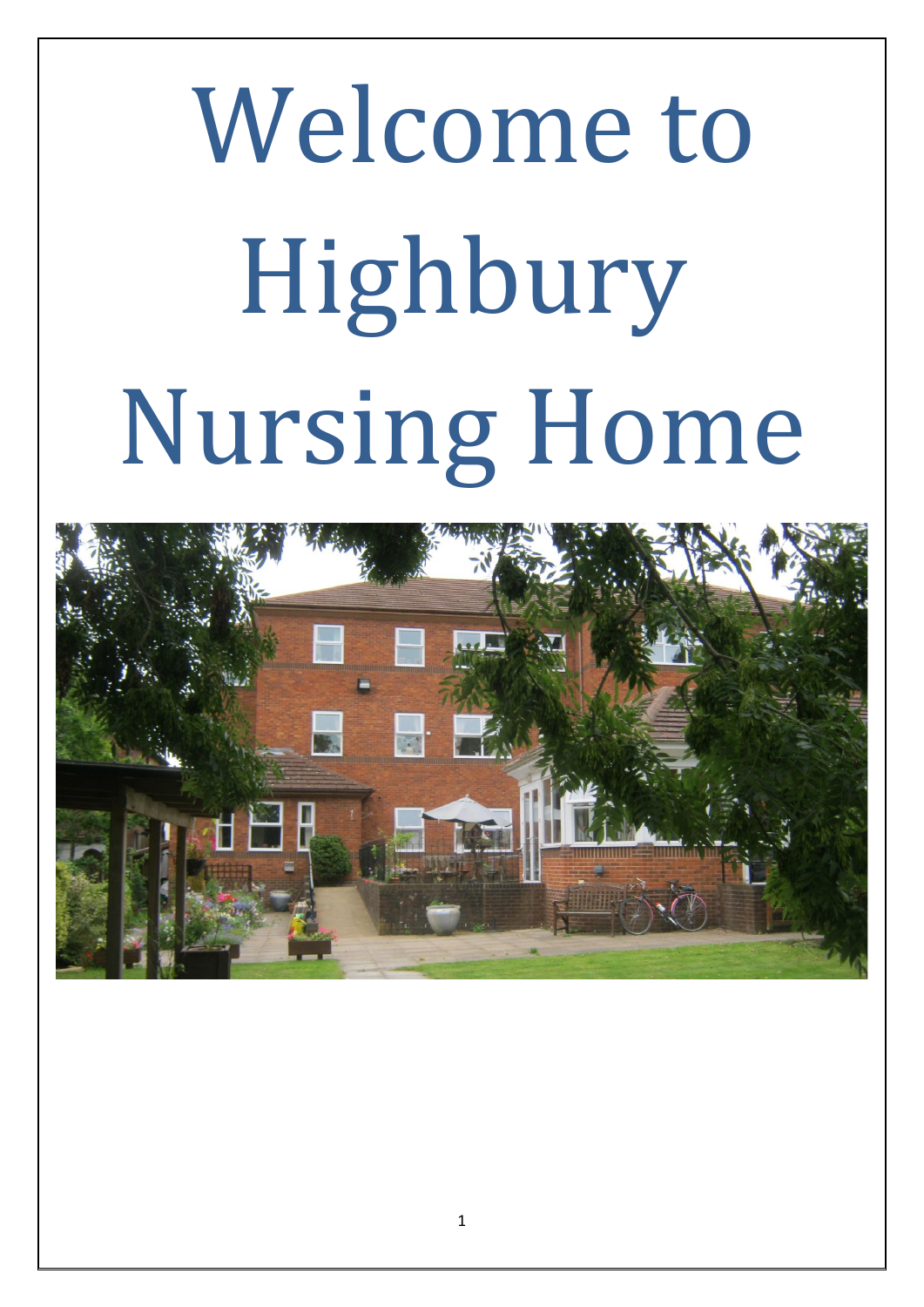# *Highbury Nursing Home*

Thank you for visiting our home or requesting a copy of our information pack.

We hope the information enclosed is of interest to you and answers most of your questions. However, if you require any further information or would like to discuss your individual requirements in more detail, please contact us to arrange a convenient time to meet with our Home Manager.

We understand that choosing a Nursing Home can be an emotional and stressful time for many people, please do not hesitate to contact us if we can help in any way as we are always happy to assist.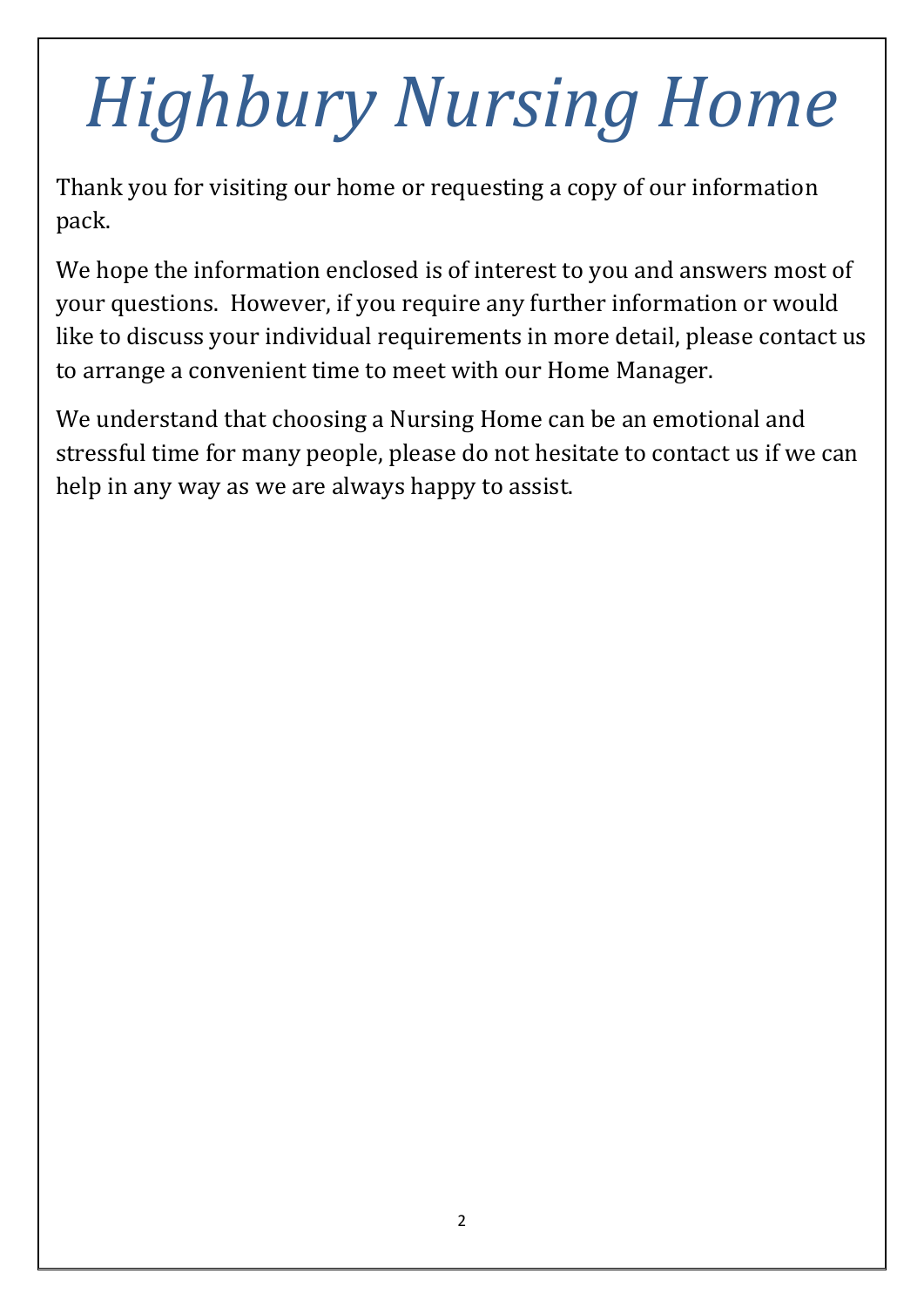### *About us*

Established in 1994, Flintvale LTD is a company that provides quality residential nursing care, allowing residents to maintain a high quality of life whilst being supported in a positive comfortable environment. Our aim is to employ staff who are trained and professional whilst carrying out their duties, as well as kind and compassionate in all they do.

Situated between Moseley Village and Kings Heath, Highbury is near excellent shops, pubs, restaurants and parks. Local buses run from outside the home to Birmingham city centre and other local areas.

We have 38 nursing beds and have a mixed client group, some of our clients have dementia but all of our clients require nursing care.

We have nurses on duty 24 hours a day and each client has an individual care plan which is written with contributions from the resident themselves, the people who know and care about them, and the staff who look after them.

The accommodation is divided over three floors, we have 15 single rooms, 15 ensuite rooms and 4 shared rooms. We are pleased to accept clients funded privately, by social services or continuing health care. Fees are dependent on room type, location and individual requirements.

Residents may choose to remain in their room or join in the activities and the life of the home in our communal areas, or in our garden. We have some raised flower beds for residents to work on if they wish to do some gardening.

We provide home cooked meals and the residents have the final say about what the menu is and will often change things in the residents meetings.

Meals may be taken in our dining room or in the residents room, drinks and snacks are always available.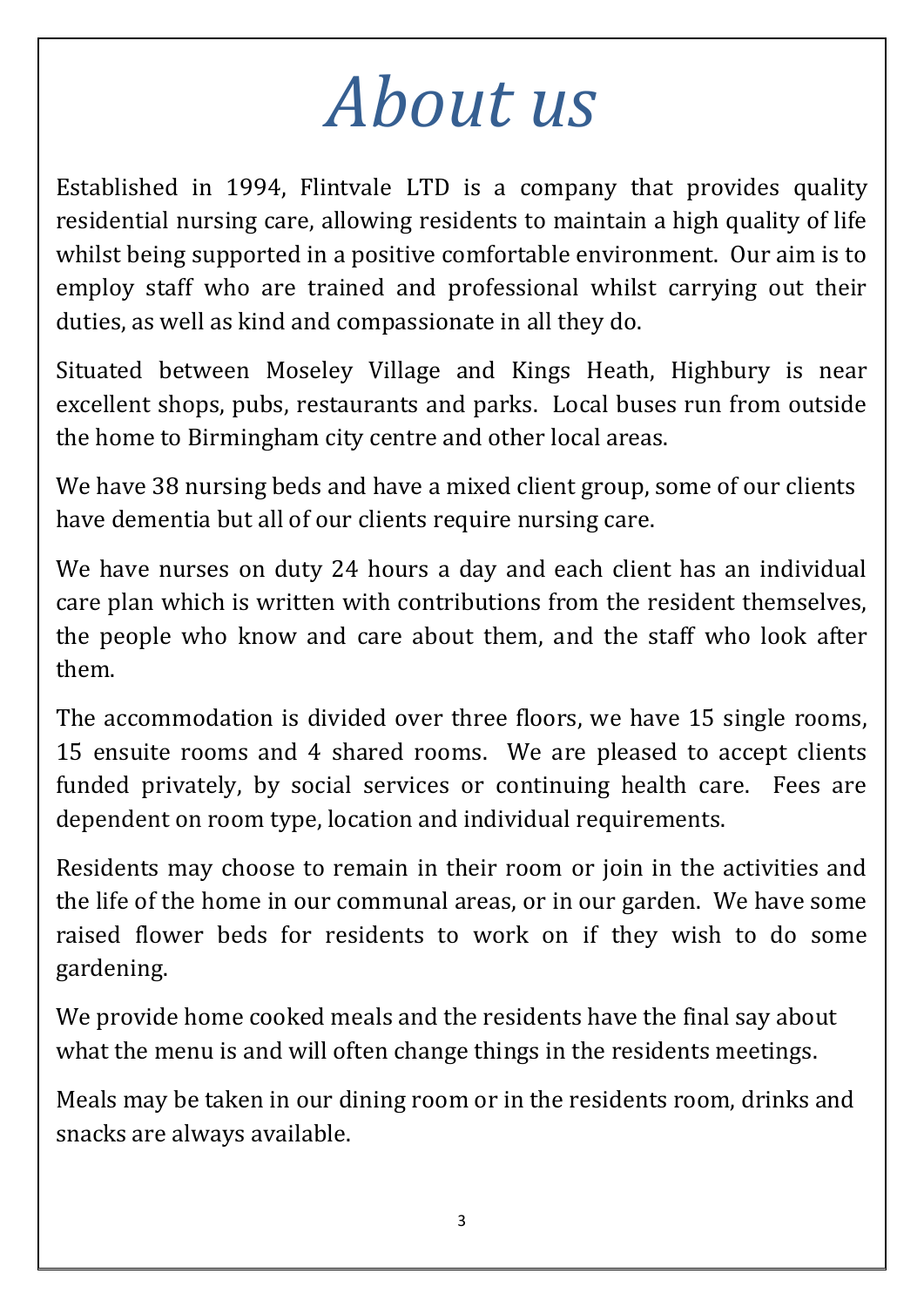### *About us… Continued*

We retain a local GP who makes weekly visits; we also have visiting Opticians and Chiropodists. Our Hairdressers will be happy to discuss the style you would like, and any other requirements you may have.

Visitors are welcome anytime and we hold regular meetings with the residents to obtain their views and will act to change things if we can.

Highbury Nursing Home is registered with the Care Quality Commission and a copy of the latest report is on our website.

The Home Manager Mrs. Wendy Noons RGN is always happy to meet with residents and families to discuss any questions you may have.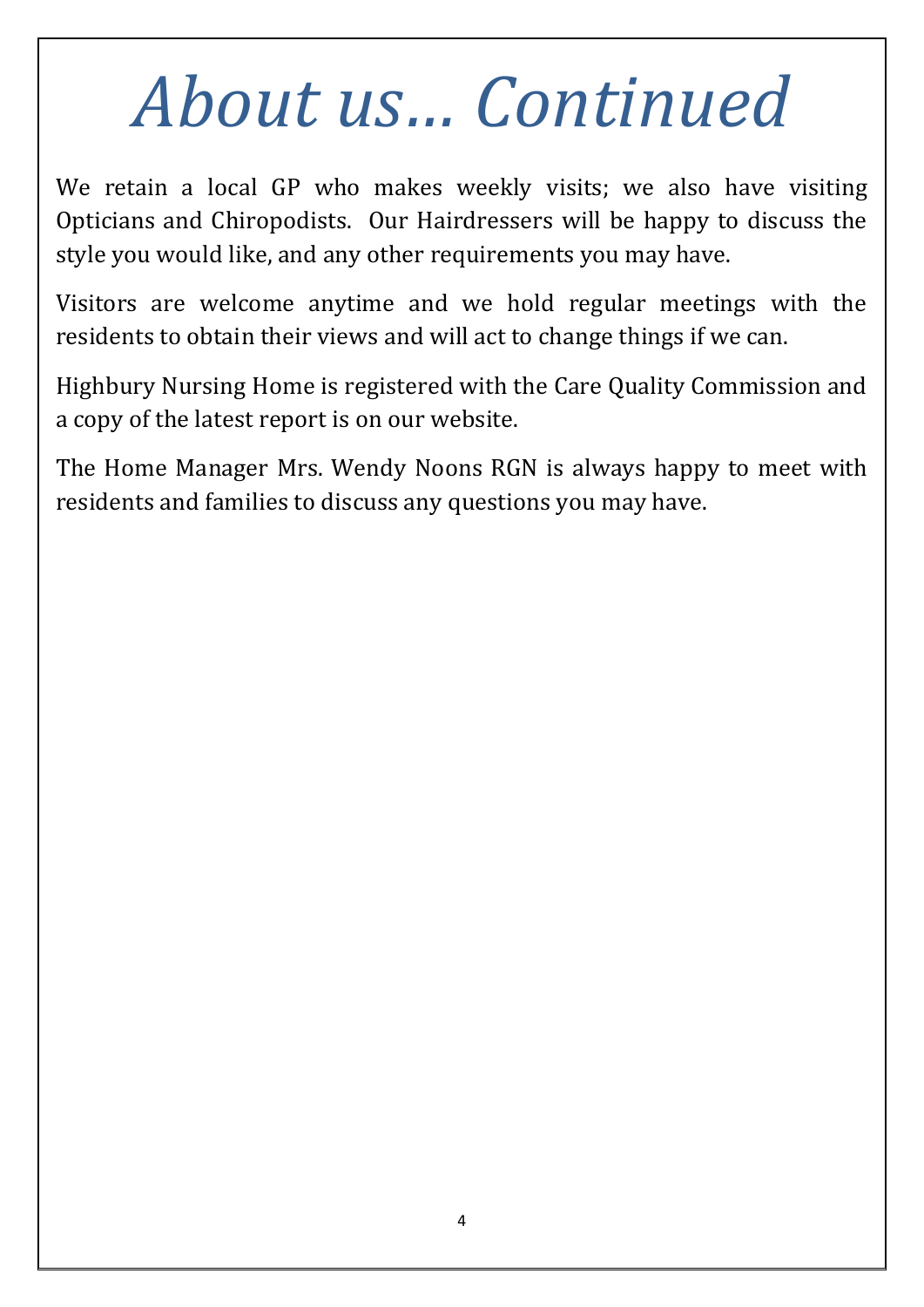# *Philosophy of Care*

The prime function of Highbury Nursing Home is to assist residents in maintaining the maximum degree of independence in a homely, caring and safe environment.

- 1. It is Highbury's policy to provide the highest quality of care in a homely environment.
- 2. Inherent in Highbury's is the employment of highly motivated and enthusiastic personnel, to deliver planned individualisation care according to need. The care is activated with input from the resident and his or her relatives/carers, the standards of which are aimed at the highest possible level.
- 3. Care is facilitated according to and based on knowledge and research, moving away from the traditional and ritualistic approaches.
- 4. Care of holistic nature also requires dedication and commitment of all staff working in a cohesive manner.
- 5. Having identified the components within the environment, the staff and the approaches to care, it is essential that these three elements are interlinked to provide the best quality of care in a friendly and homely situation.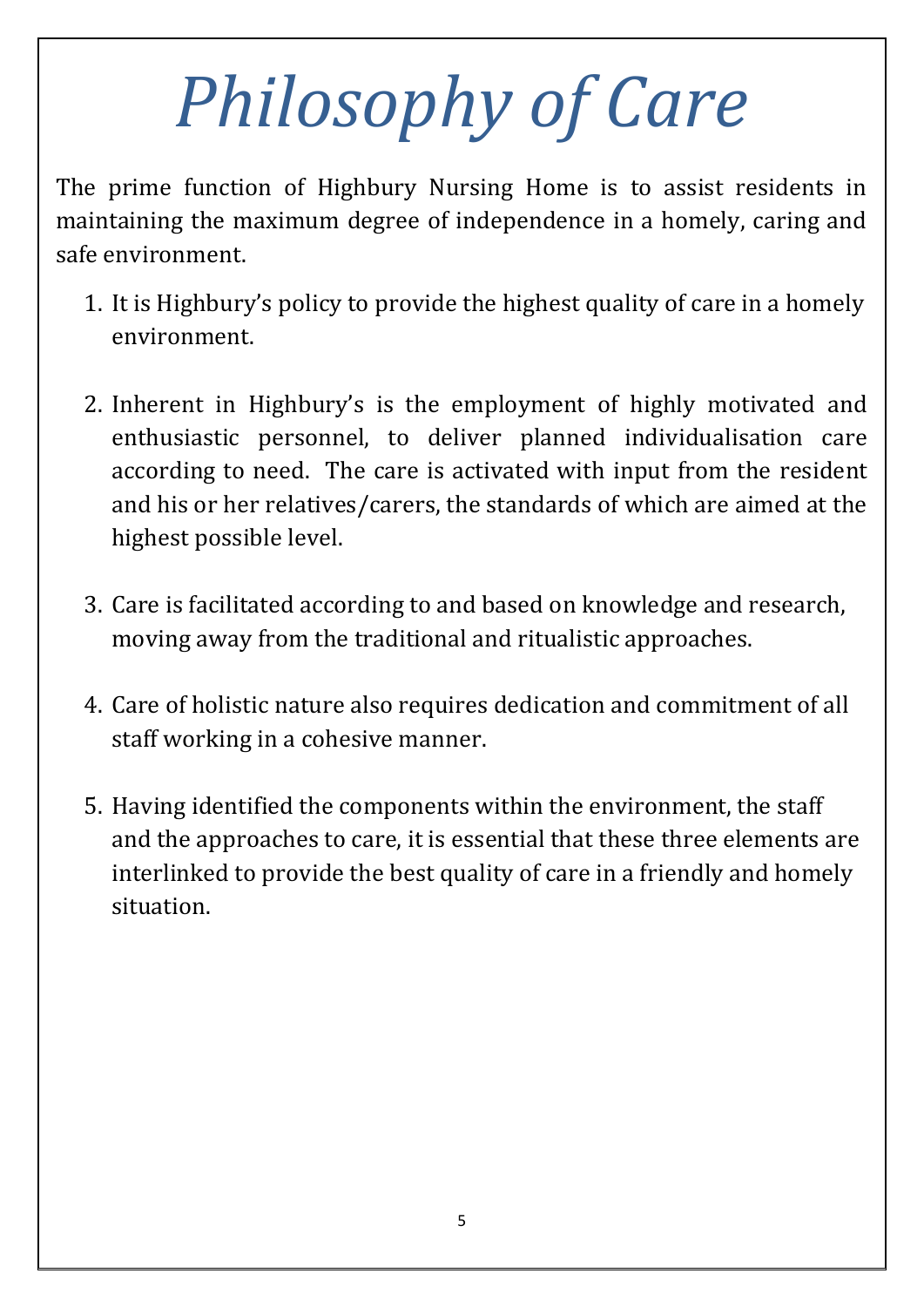### *Charter of Resident's Rights*

As a resident you have the right:

- $\triangleright$  To retain your personal dignity and independence irrespective of your physical or mental infirmity.
- ➢ To receive skilled and sensitive care to enable you to achieve an enhanced quality of life.
- $\triangleright$  To have your wishes respected concerning emotional, social, religious, cultural, political and sexual needs.
- $\triangleright$  To have your personal privacy respected.
- ➢ To be consulted and to receive information about daily living arrangements in the home.
- ➢ To be involved in all stages of the assessment of your needs and to contribute to your own personal care plan.
- $\triangleright$  To receive visitors at any time.
- ➢ To select your own GP, Dentist or other professional advisor and to consult with them in private.
- $\triangleright$  To receive information about your medication, to be involved in decisions about your medical treatment and to have access to your medical and care records.
- ➢ To have a nominated named nurse.
- ➢ To manage your own personal and financial affairs, or choose someone to manage them on your behalf.
- ➢ To have full access to facilities and services in the community as an independent citizen.
- $\triangleright$  To not be moved against your will, unless it is essential for your personal safety and to set your own acceptable level of risk.
- $\triangleright$  To be aware of what complaints procedures are available to you and to be represented.

#### **THE ONLY RESTRICTIONS ARE THE LEGAL ONES DEEMED NECESSARY IN PROVIDING THE LEVEL OF CARE REQUIRED, AND IN ORDER TO PROTECT THE HEALTH AND SAFETY OF RESIDENTS AND STAFF.**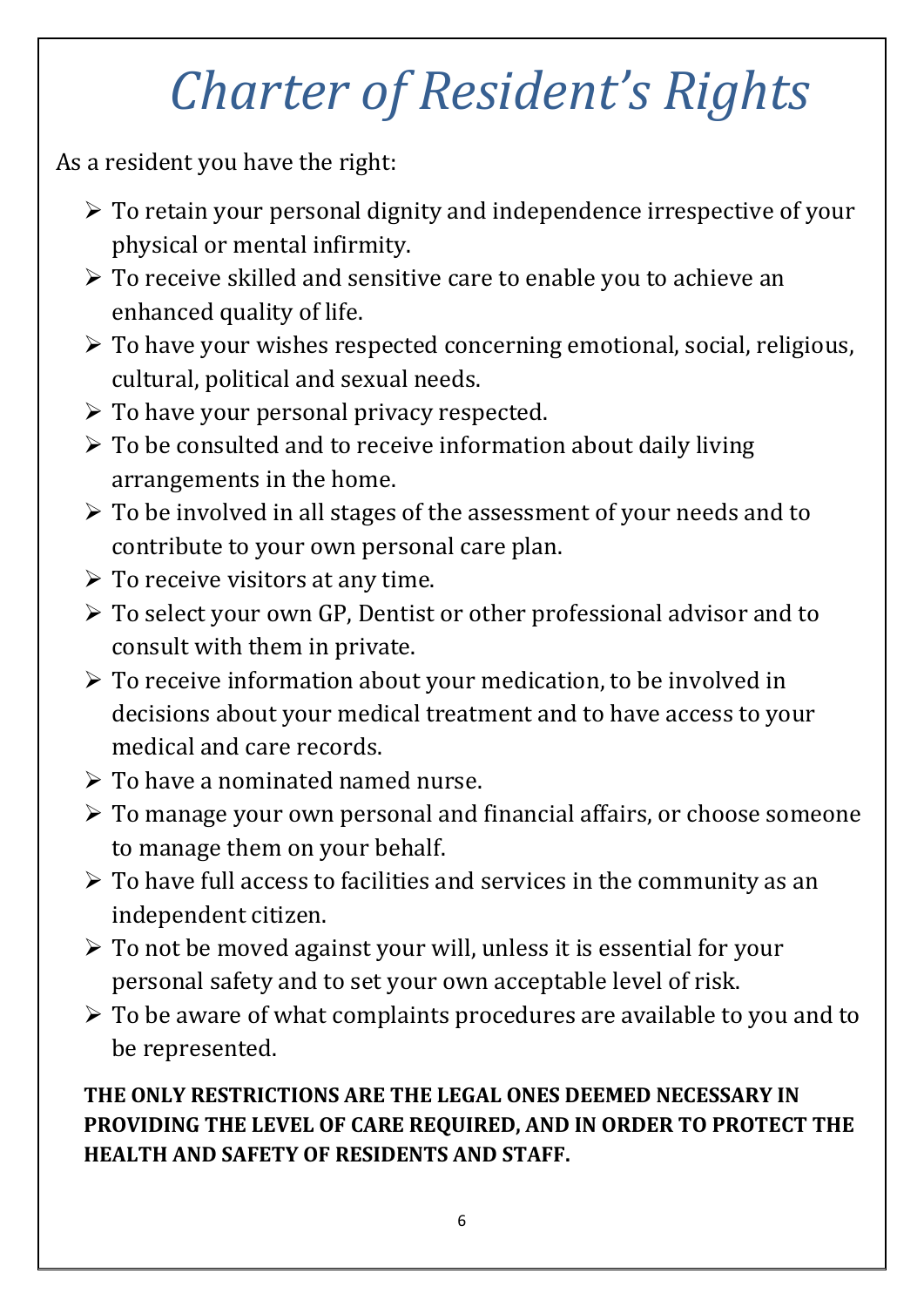### *Sample Menus*

We will complete a menu preference sheet with you on admission at Highbury Nursing Home. Meals are served:

Breakfast: 07:45-10.00 Tea: 17:00-19:00 Lunch: 13:00-14:00 Supper: 20.00-22:00

- ➢ Breakfast is a choice of cereals, toast and full cooked breakfast.
- ➢ Our main hot meal is served at lunchtime. Staff are able to prepare snacks at any time during the day.
- $\triangleright$  We work to a 6 week menu rota, typical examples of which can be viewed below.
- $\triangleright$  We can meet any special requests and are happy to cater to individual requirements. Relatives are welcome to join residents for a meal at any time – please give notice to the chef where possible.
- ➢ Our kitchen has a current Food Hygiene Certificate issued by Birmingham City Council, being rated at 4H.

| <b>BREAKFAST</b>                                                                      | <b>BREAKFAST</b>                          |
|---------------------------------------------------------------------------------------|-------------------------------------------|
| Individually prepared for residents                                                   | Individually prepared for residents       |
| ***                                                                                   | ***                                       |
| <b>LUNCH</b>                                                                          | <b>LUNCH</b>                              |
| Roast Beef and Yorkshire Puddings                                                     | Pasta in Bolognese Sauce                  |
| Served with<br>Boiled Potatoes, Roast Parsnips, Brussel<br><b>Sprouts and Carrots</b> | Served with<br><b>Mixed Salad</b>         |
| ***                                                                                   | ***                                       |
| Rhubarb Crumble & Custard                                                             | Fresh Fruit Salad & Cream                 |
| ***                                                                                   | ***                                       |
| <b>TEA</b>                                                                            | <b>TEA</b>                                |
| ***                                                                                   | ***                                       |
| Selection of Cold Meats                                                               | <b>Traditional Pork Faggots</b>           |
| Served with<br>Mixed Salad & Pickles                                                  | Served with<br>Mushy Peas & Potato Wedges |
| ***                                                                                   | ***                                       |
| Peaches & Cream                                                                       | Crème Caramel                             |
| (Hot alternatives available on request)                                               | (Hot alternatives available on request)   |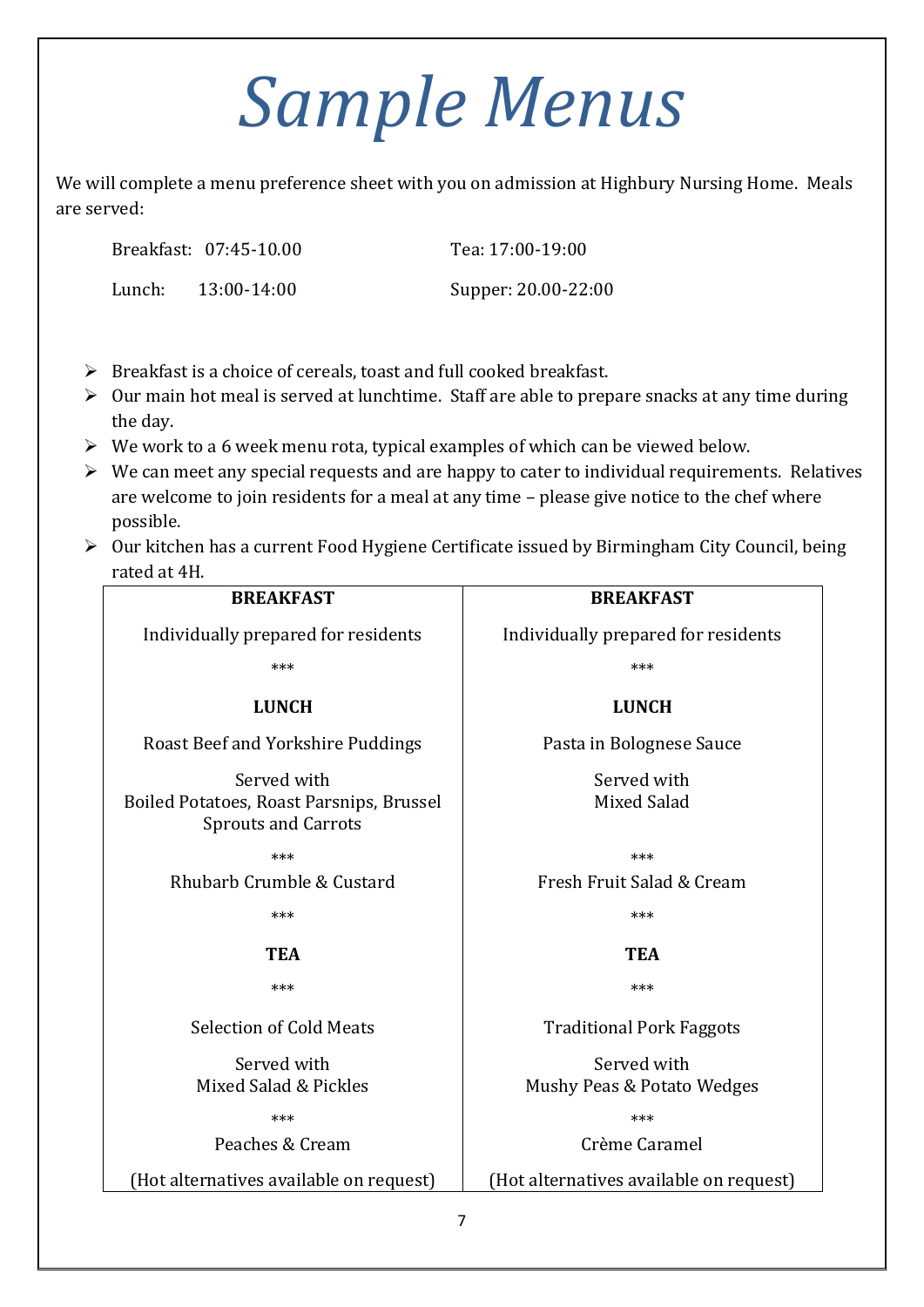### *Activities*

Programmes of activities are provided to encourage mental alertness, social interaction with other residents and to maintain self-esteem. We want our residents to have every opportunity to keep up with their hobbies and interests, and also hopefully develop a few new ones along the way. Highbury Nursing Home has a varied imaginative agenda of activities.

Our activities program is tailored to our residents' preferences and includes:

- ➢ Painting
- ➢ Crafts
- ➢ Bingo
- ➢ Quizzes
- ➢ Manicures
- ➢ Hand Massage
- $\triangleright$  Play your cards right
- ➢ Reminiscence
- $\triangleright$  Singing
- $\triangleright$  Exercising
- ➢ Skittles
- ➢ Gardening
- ➢ Colouring
- ➢ Knitting
- ➢ Sewing
- ➢ Bean Bags
- ➢ Music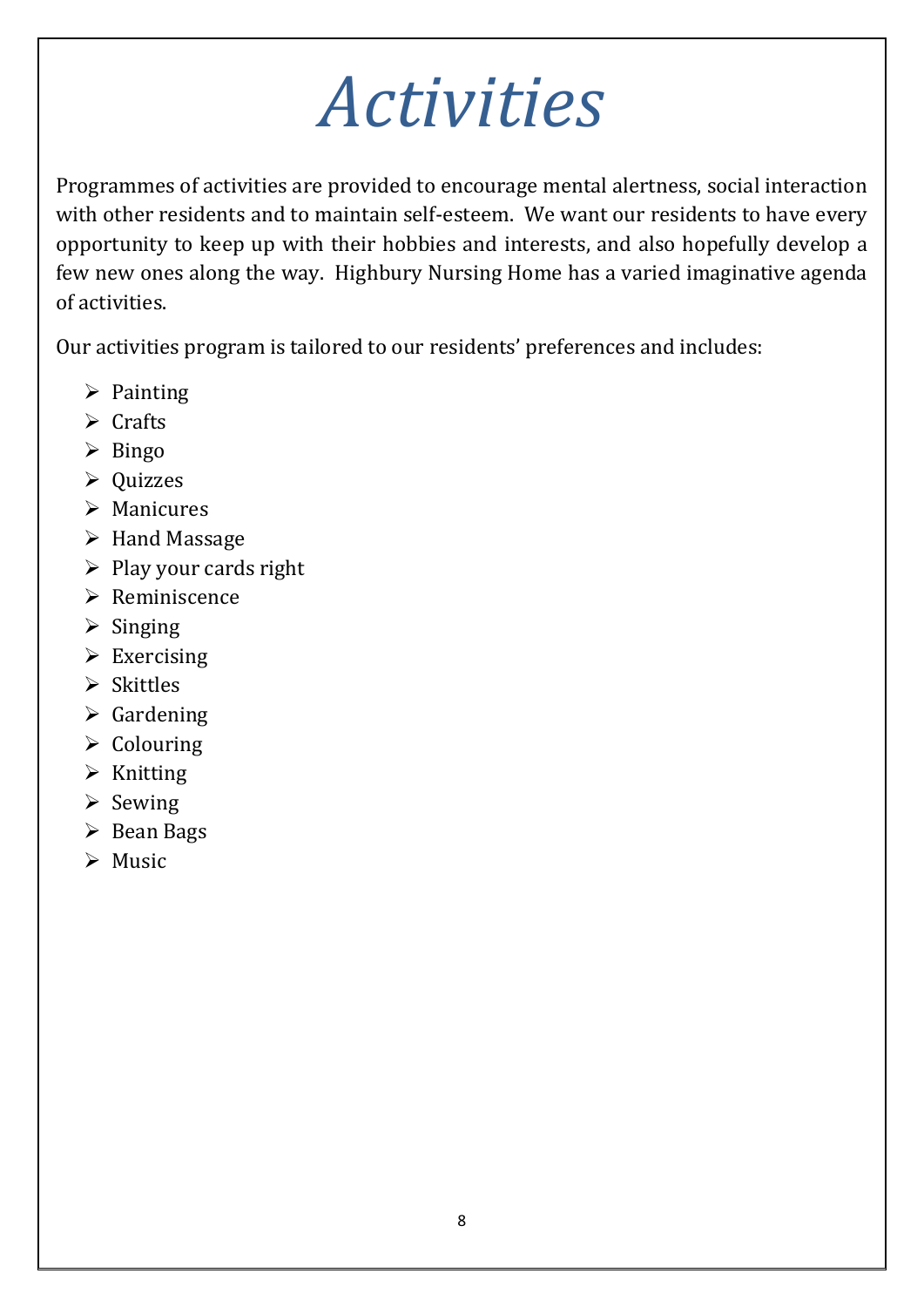# *Sample Activities Schedule*

Highbury Nursing Home

Weekly Activities

Monday Am – Hang Man Pm – Music

Tuesday Am – Bingo Pm – Light Exercise

Wednesday Am – Play your cards right Pm – Music

Thursday Am – Hairdressers Pm – Nail/Hands

Friday Am – Connect 4

Saturday

Am –Film & Refreshments

 Am Board Games Sunday Am Darts Match

#### **All activities in the garden depend on the weather**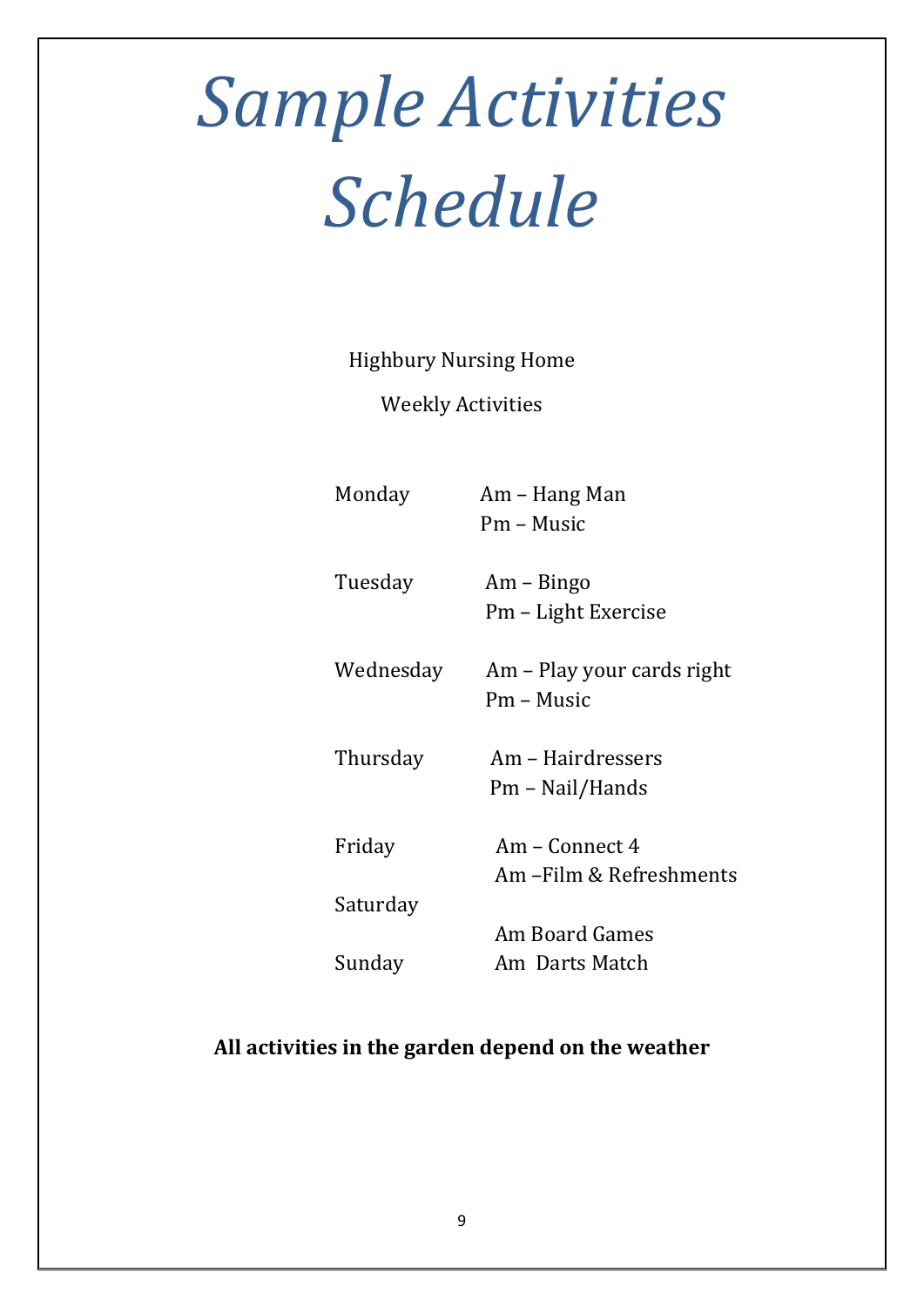# *Chargeable Extras*

Any additional charges are invoiced to the office at Highbury Nursing Home where the administrator keeps a record of residents personal allowance.

#### **HAIRDRESSING**

Prices are set by our Hairdressers and are displayed on the notice board in the foyer.

#### **PRIVATE CHIROPODY**

Routine treatment is offered every 8 – 10 weeks at approx. £10.00 per visit. If further treatment is required the cost will be advised to you in advance.

#### **OPTICIAN/DENTIST WORK**

Quotes will be provided by visiting practitioners and your authorisation obtained before supply.

#### **TRANSPORT**

Disabled taxi and specialist transport can be arranged with local companies. If families are unavailable to attend hospital appointments, we can arrange for a member of staff to escort at an hourly rate of £8.81 per hour.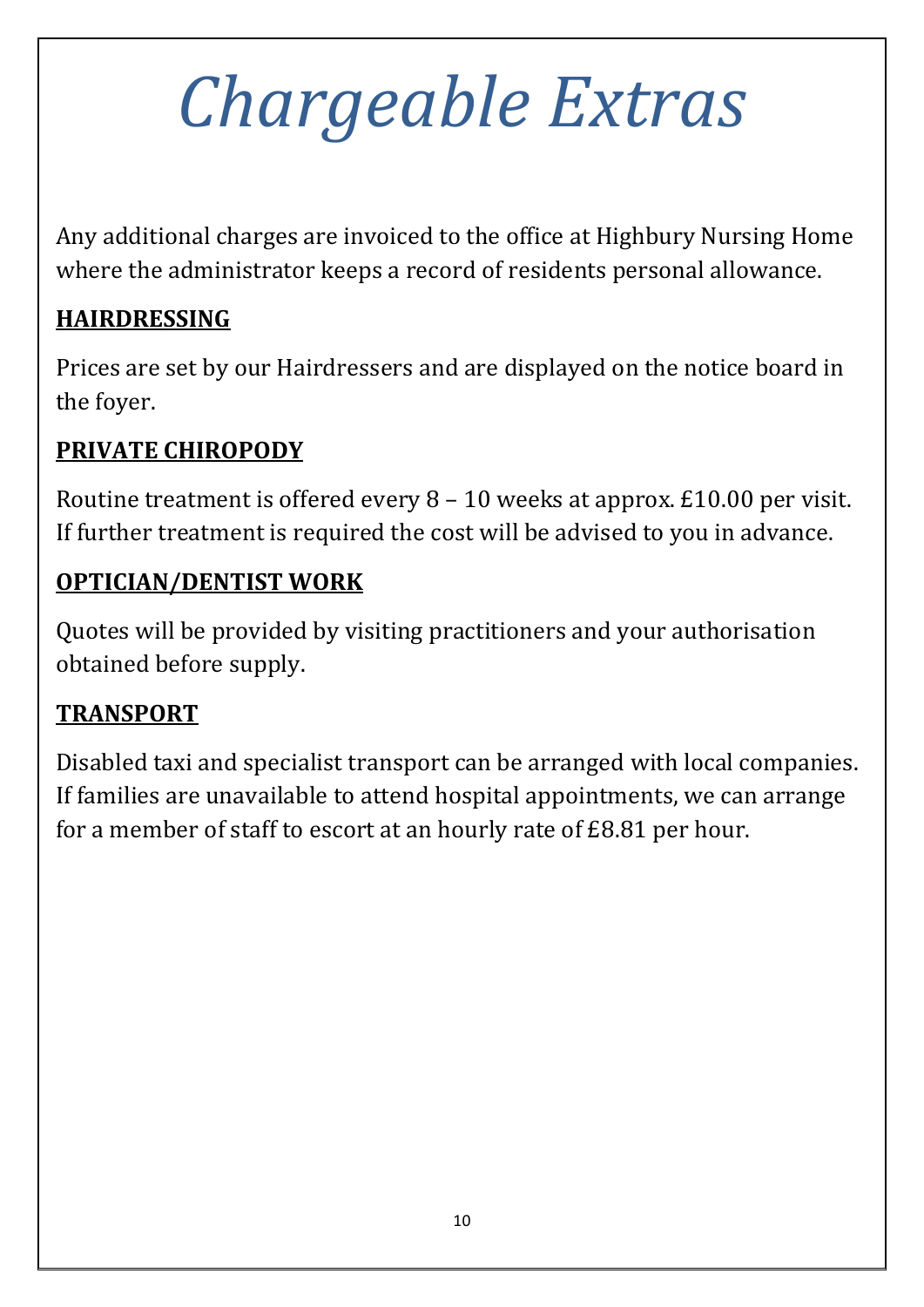# *Scale of Charges*

#### **NURSING CARE**

| Single (Ensuite Room)  | £850.00 - £950.00 per week<br>Depending on the room |
|------------------------|-----------------------------------------------------|
| Single (Standard Room) | £775.00 - £850.00 per week<br>Depending on the room |
| <b>Shared Room</b>     | £700.00 / £775.00 per week                          |

\*\* The above charges are the maximum rates per room. We are always happy to discuss with prospective clients their individual financial circumstances.

\*\* Fees are subject to an annual review during April

#### **ADDITIONAL CHARGES**

Chiropody Hairdressing **Transport** Medical Escorts to Hospital Trips Out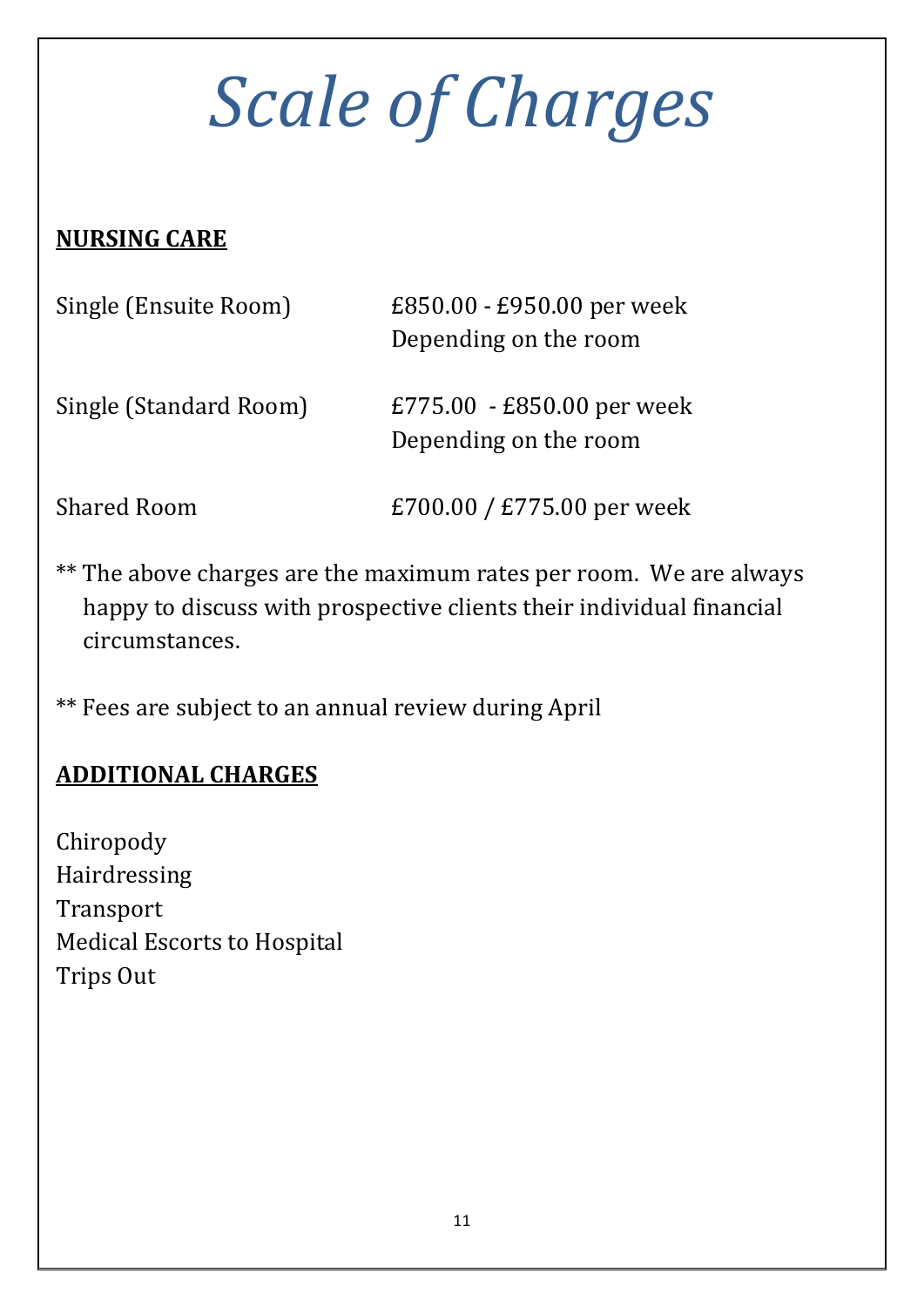## *Advocacy Service*

We are always pleased to try and assist residents and their families with any questions they may have, however we understand there are occasions when expert advice may be required and times when it is more appropriate residents and their families seek independent help and guidance.

CareAware is an organisation that provides free of charge advice and guidance on all matters relating to care of the elderly, including financial information and below are details on how they can be contacted.

We are pleased to advise that we are member of their Advocacy service which enables all of our residents to access the service.

#### **CareAware**

**Telephone: 0161 707 1107**

**Emails: [enquiries@careaware.co.uk](mailto:enquiries@careaware.co.uk)**

**Fax: 0161 787 8560**

**Post: PO BOX 8, Manchester, M30 9NY**